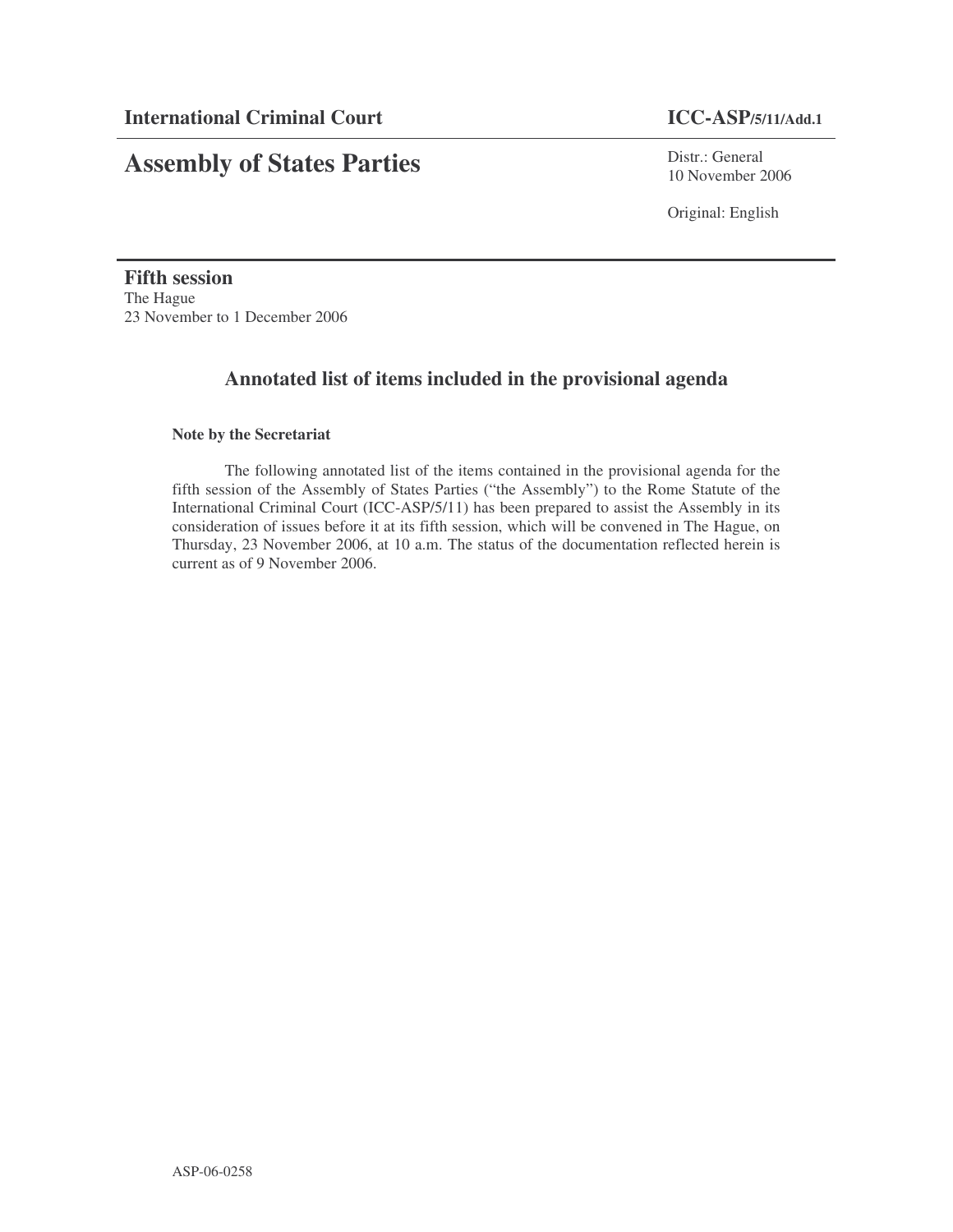# **Annotated list of items included in the provisional agenda**

# **1. Opening of the session by the President**

In accordance with article 112, paragraph 6, of the Rome Statute, the Assembly of States Parties ("the Assembly") meets once a year in regular session. In accordance with rule 5 of the Rules of Procedure of the Assembly of States Parties ("Rules of Procedure"),<sup>1</sup> the Assembly, at the  $4<sup>th</sup>$  meeting of its fourth session, on 3 December 2005, decided to convene its fifth session in The Hague, for eight days in November-December 2006, with a resumption of not less than three days of the Special Working Group on the Crime of Aggression in 2007 in New York. The exact dates in both cases were to be determined by the Bureau of the Assembly.<sup>2</sup> At a meeting on 13 January 2006, the Bureau decided to convene the fifth session from 23 November to 1 December 2006, and the resumed fifth session from 29 to 31 January 2007.

At the  $5<sup>th</sup>$  meeting of its third session, on 9 September 2004, the Assembly elected Mr. Bruno Stagno Ugarte (Costa Rica) President of the Assembly for the fourth to sixth sessions.<sup>3</sup> Rule 30 of the Rules of Procedure provides that the President shall declare the opening of each plenary meeting of the session.

# **2. Silent prayer or meditation**

Pursuant to rule 43 of the Rules of Procedure, immediately after the opening of the first plenary meeting and immediately preceding the closing of the final plenary meeting, the President shall invite the representatives to observe one minute of silence dedicated to prayer or meditation.

# **3. Adoption of the agenda**

Rules 10 to 13 and 18 to 22 of the Rules of Procedure concerning the agenda are applicable to regular sessions.

In accordance with rules 10 and 11 of the Rules of Procedure, the provisional agenda for the fifth session (ICC-ASP/5/11) and for the resumed fifth session (ICC-ASP/5/24) were issued on 4 September 2006 and 6 November 2006, respectively. In accordance with rule 19 of the Rules of Procedure, the agenda has to be submitted to the Assembly for approval.

*Documentation*

Provisional agenda (ICC-ASP/5/11)

<sup>1</sup> *Official Records of the Assembly of States Parties to the Rome Statute of the International Criminal Court, First session, New York, 3-10 September 2002* (United Nations publication, Sales No. E.03.V.2 and corrigendum), part II.C.

<sup>2</sup> *Official Records of the Assembly of States Parties to the Rome Statute of the International Criminal Court, Fourth session, The Hague, 28 November to 3 December 2005* (International Criminal Court publication, ICC-ASP/4/32), part I.B.17, para. 40.

<sup>3</sup> *Official Records of the Assembly of States Parties to the Rome Statute of the International Criminal Court, Third session, The Hague, 6-10 September 2004* (International Criminal Court publication, ICC-ASP/3/25), part I.B, para. 45. In accordance with rule 29 of the Rules of Procedure, the President is elected for a three-year term.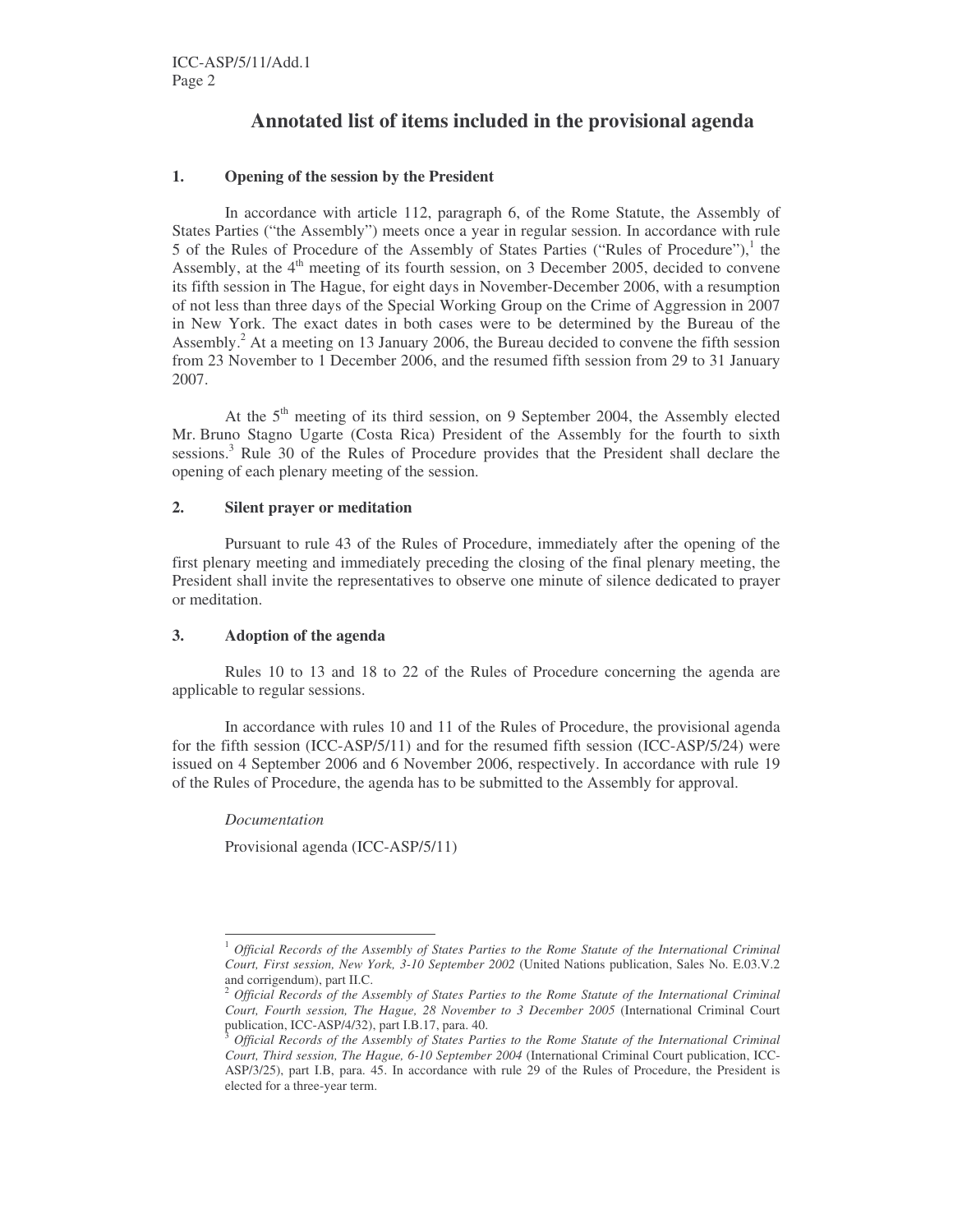# **4. States in arrears**

According to article 112, paragraph 8, of the Rome Statute, "A State Party which is in arrears in the payment of its financial contributions towards the costs of the Court shall have no vote in the Assembly and in the Bureau if the amount of its arrears equals or exceeds the amount of the contributions due from it for the preceding two full years."

At its fourth session, the Assembly took note of the report of the Bureau on the arrears of States Parties<sup>4</sup> and the recommendations therein and invited the Bureau to report back to the fifth session of the Assembly on the status of arrears, including on suggestions, if necessary, of measures to promote the timely, full and unconditional payment of assessed contributions and advances towards the costs of the Court. Furthermore, the Assembly decided that requests for exemption under article 112, paragraph 8, of the Rome Statute, should be submitted by States Parties to the Secretariat of the Assembly at least one month before the session of the Committee on Budget and Finance ("the Committee"), so as to facilitate the Committee's review of the requests and that the Committee should advise the Assembly of States Parties before the Assembly decided on any requests for exemption under article 112, paragraph 8, of the Rome Statute.<sup>5</sup>

At its sixth session, the Committee agreed that the Chair should ask three of its members to meet for one or two days immediately in advance of its seventh session to consider applications for exemption in accordance with the Assembly's decision. The three Committee members would meet informally and present their conclusions to the Committee as a whole. In turn, the Committee would adopt recommendations to the Assembly. This arrangement would be applied initially in 2006 and then be reviewed by the Committee.<sup>6</sup>

# *Documentation*

Report of the Committee on Budget and Finance on the work of its sixth session (ICC-ASP/5/1)

Report of the Committee on Budget and Finance on the work of its seventh session (ICC-ASP/5/23 and Add.1)

Report of the Bureau on the arrears of States Parties (ICC-ASP/5/27)

# **5. Credentials of representatives of States at the fifth session**

**(a) Appointment of the Credentials Committee**

# **(b) Report of the Credentials Committee**

Representation and credentials are regulated by rules 23 to 28 of the Rules of Procedure. In accordance with rule 24, the credentials of representatives of States Parties and the names of alternates and advisers shall be submitted to the Secretariat if possible not later than 24 hours after the opening of the session. The credentials shall be issued by the Head of State or Government or by the Minister for Foreign Affairs or by a person authorized by either of them.

<sup>4</sup> ICC-ASP/4/14.

<sup>5</sup> *Official Records of the Assembly of States Parties to the Rome Statute of the International Criminal Court, Fourth session, The Hague, 28 November to 3 December 2005* (International Criminal Court publication, ICC-ASP/4/32), part III, ICC-ASP/4/Res.4, oper. paras. 40, 43 and 44.<br><sup>6</sup> ICC-ASP/5/1, paras. 15-16.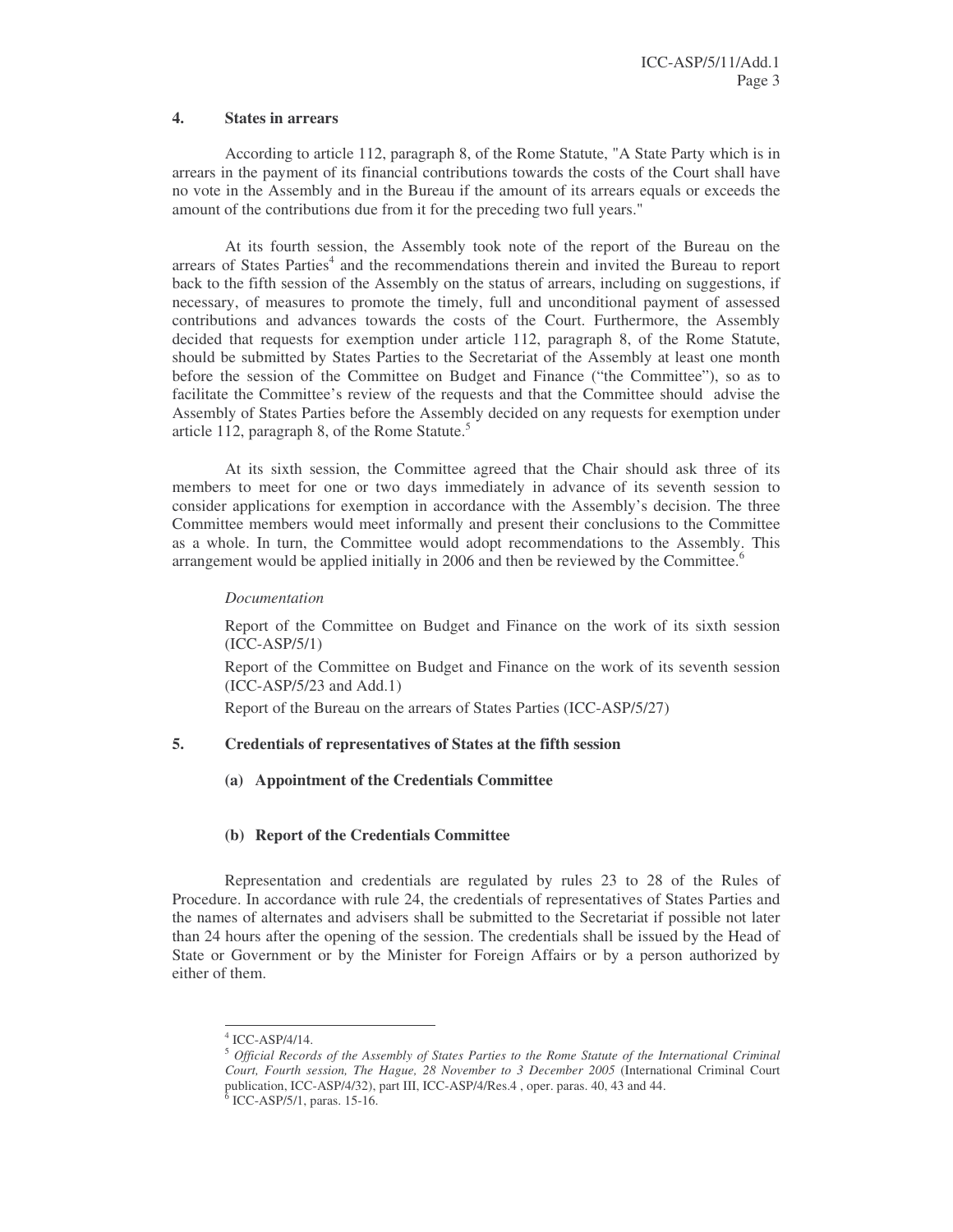Under rule 25, a Credentials Committee, consisting of representatives of nine States Parties to be appointed at the beginning of each session by the Assembly on the proposal of the President, shall examine the credentials of representatives of States Parties and report to the Assembly without delay.

# **6. Organization of work**

The Assembly will consider and adopt a programme of work at the beginning of the session on the basis of a proposal by the Bureau.

# **7. General debate**

*No documentation*

# **8. Election of the members of the Board of Directors of the Trust Fund for Victims**

By its resolution ICC-ASP/1/Res.6, the Assembly established a Trust Fund for the benefit of victims of crimes within the jurisdiction of the Court, and of the families of such victims, as well as a Board of Directors of the Trust Fund for the benefit of victims.

The relevant resolutions for the nomination and election of the members of the Board are ICC-ASP/1/Res.6 and ICC-ASP/1/Res.7, both of 9 September 2002. Pursuant to the latter resolution, States Parties shall nominate candidates during the nomination period, which shall be fixed by the Bureau of the Assembly of States Parties. Furthermore, nominations submitted before or after the nomination period shall not be considered. In this connection, the Bureau decided to fix a nomination period which ran for 12 weeks from 5 June 2006 to 27 August 2006. In accordance with paragraph 4 of resolution ICC-ASP/1/Res.5, the President of the Assembly extended the nomination period four times. The fourth extension will end on 19 November 2006.

For its part, the annex to resolution ICC-ASP/1/Res.6 provides that the Board shall have five members who shall be elected for a term of three years and may be re-elected once. They shall serve in an individual capacity on a pro bono basis. It also provides that the Assembly shall elect the members of the Board, all of whom shall be of a different nationality, on the basis of equitable geographical distribution and taking into account the need to ensure equitable gender distribution and equitable representation of the principal legal systems of the world. The members of the Board shall be of high moral character, impartiality and integrity and shall have competence in the assistance to victims of serious crimes.

Furthermore, resolution ICC-ASP/1/Res.7 provides that the distribution of seats in the Board shall be as follows:

- African States, one seat;
- Asian States, one seat;
- Eastern European States, one seat;
- Group of Latin American and Caribbean States, one seat;
- Western European and Other States, one seat.

# **9. Report on the activities of the Bureau**

In accordance with article 112, paragraph 2(c), of the Rome Statute, the Assembly shall consider the reports and activities of the Bureau and take appropriate action in regard thereto.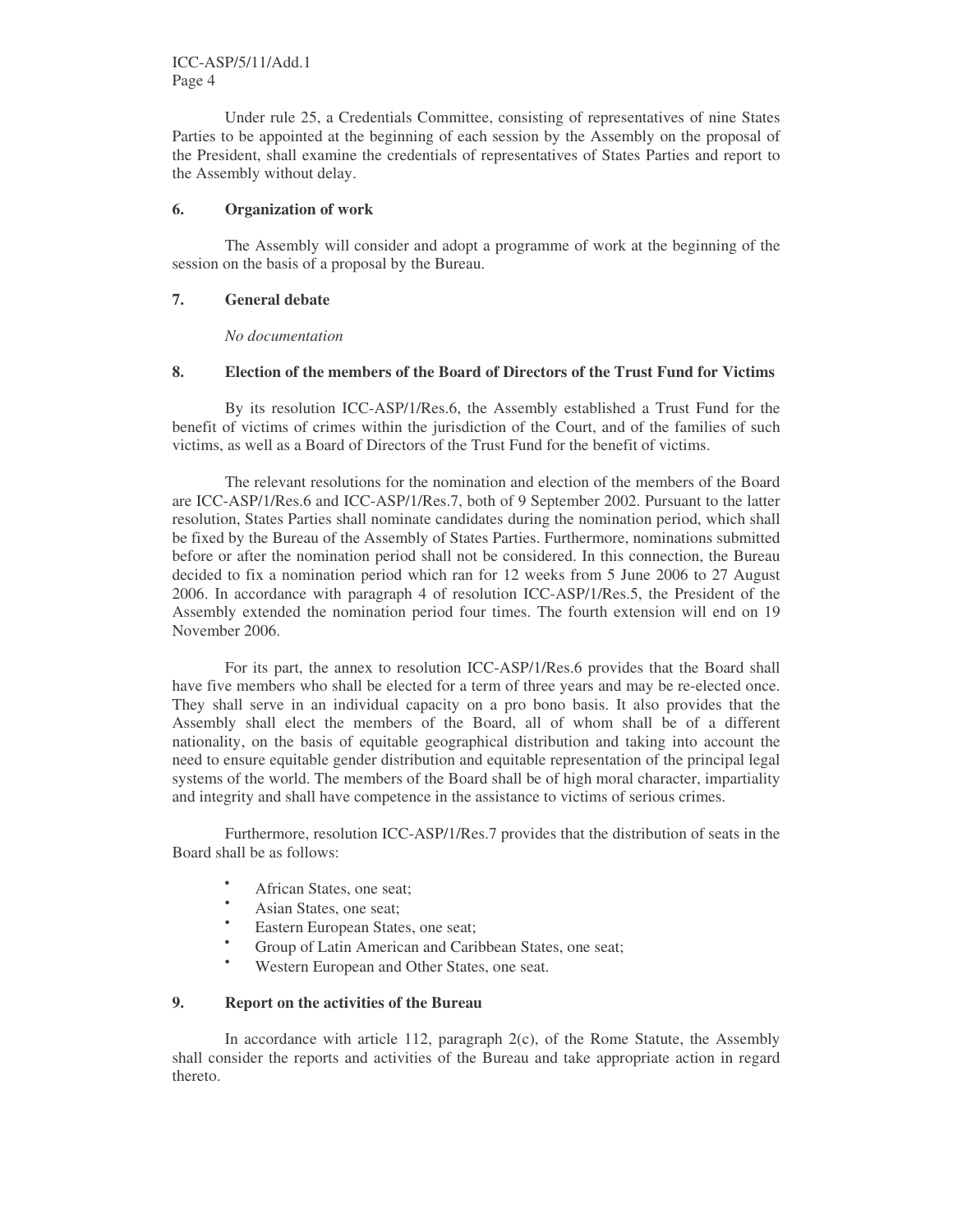# *Documentation*

Report of the Bureau on ratification and implementation of the Rome Statute and on participation in the Assembly of States Parties (ICC-ASP/5/26)

# **10. Report on the activities of the Court**

Under article 112, paragraph 2(b) of the Rome Statute, the Assembly shall provide management oversight to the Presidency, the Prosecutor and the Registrar regarding the administration of the Court. In accordance with article 112, paragraph 5, of the Rome Statute, the President of the Court, the Prosecutor and the Registrar or their representatives may participate in meetings of the Assembly. As provided in rule 34 of the Rules of Procedure, they may make oral or written statements and provide information on any question under consideration. Accordingly, the President of the Court will present a report on the activities of the Court since the previous session of the Assembly.

*Documentation*

Report on the activities of the Court (ICC-ASP/5/15)

# **11. Consideration and adoption of the budget for the fifth financial year**

In accordance with article 112, paragraph 2(d), of the Rome Statute, the Assembly shall consider and decide on the budget of the Court.

Regulation 3 of the Financial Regulations and Rules of the Court provides that the Registrar shall prepare the proposed programme budget for each financial period and submit it to the States Parties as well as to the Committee on Budget and Finance for consideration. The Committee on Budget and Finance shall make the relevant recommendations to the Assembly.

At its third session, the Assembly endorsed the recommendation of the Committee on Budget and Finance that the Court should include in future performance reports data on financial performance and results achieved rather than outputs. This information should be submitted annually to the Assembly through the Committee either in the draft programme budget or in a separate performance report.<sup>7</sup>

# *Documentation*

Report to the Assembly of States Parties on the activities and projects of the Board of Directors of the Trust Fund for Victims for the period 16 August 2005 to 30 June 2006 (ICC-ASP/5/8 and Corr.1 (French only))

Proposed Programme Budget for 2007 of the International Criminal Court (ICC-ASP/5/9 and Corr.1\* (English only) and Corr.2)

Report on budget performance of the International Criminal Court as at 31 August 2006 (ICC-ASP/5/13)

Report on changing the Court's financial year (ICC-ASP/5/22)

Report of the Committee on Budget and Finance on the work of its seventh session (ICC-ASP/5/23 and Add.1)

<sup>7</sup> *Official Records of the Assembly of States Parties to the Rome Statute of the International Criminal Court, Third session, The Hague, 6-10 September 2004* (International Criminal Court publication, ICC-ASP/ $3/25$ , part II.A. $8(b)$ , para. 50, and part II.A.1, para. 4.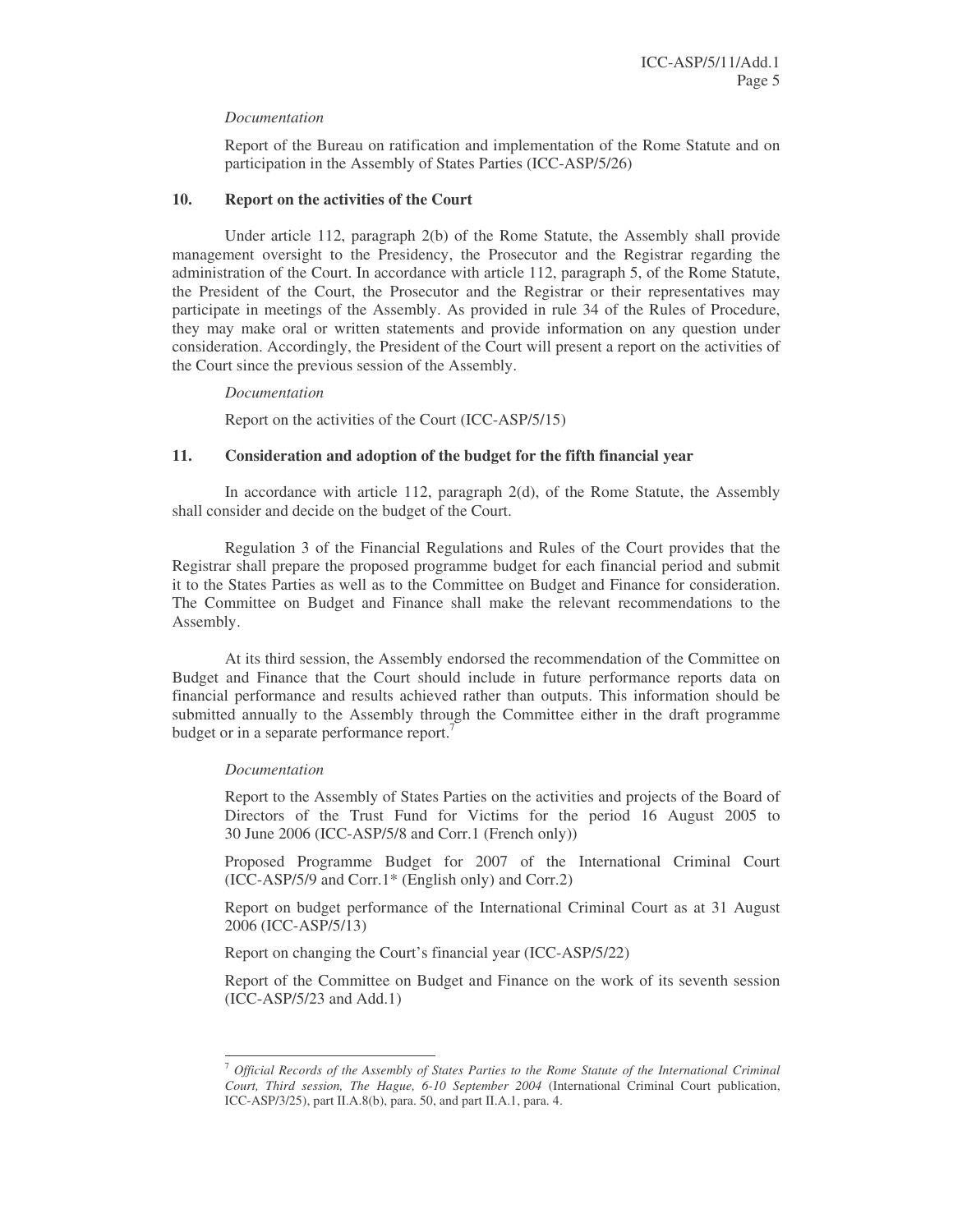Report to the Assembly of States Parties on options for ensuring adequate defence counsel for accused persons (ICC-ASP/3/16) – Update to Annex 2: Payment details of the ICC legal aid scheme (ICC-ASP/5/INF.1)

# **12. Consideration of the audit reports**

### **(a) External Auditor**

Regulation 12 of the Financial Regulations and Rules provides that the Assembly shall appoint an Auditor to conduct audits in conformity with generally accepted common auditing standards, subject to any special directions of the Assembly and in accordance with the additional terms of reference set out in the annex to the Financial Regulations and Rules. At the  $11<sup>th</sup>$  meeting of its first session, on 22 April 2003, the Assembly was informed that the Bureau, acting under the delegated authority of the Assembly<sup>8</sup>, had appointed the National Audit Office of the United Kingdom of Great Britain and Northern Ireland as Auditor for the Court for a period of four years.<sup>9</sup>

In accordance with regulation 12.7, the Auditor shall issue a report on the audit of the financial statements and relevant schedules relating to the accounts for the financial period. In accordance with regulations 12.8 and 12.9, audit reports, before their submission to the Assembly, are subject to examination by the Registrar and the Committee on Budget and Finance. The Assembly considers and approves the financial statements and audit reports forwarded to it by the Committee on Budget and Finance.

#### *Documentation*

Financial statements for the period 1 January to 31 December 2005 (ICC-ASP/5/2)

Trust Fund for Victims: financial statements for the period 1 January to 31 December 2005 (ICC-ASP/5/3)

Report of the Committee on Budget and Finance on the work of its seventh session (ICC-ASP/5/23 and Add.1)

# **(b) Report of the Office of Internal Audit**

At its second session, the Assembly endorsed the recommendation of the Committee on Budget and Finance that the Internal Auditor should be able to decide his or her annual work programme independently, including any issues raised by the Committee, and that the Internal Auditor should submit an annual report on the activities of the Office to the Assembly, through the Committee.<sup>10</sup>

#### *Documentation*

Report of the Office of Internal Audit (ICC-ASP/5/5)

<sup>8</sup> *Official Records of the Assembly of States Parties to the Rome Statute of the International Criminal Court, First session, New York, 3-10 September 2002* (United Nations publication, Sales No. E.03.V.2 and corrigendum), part I, para. 29.

<sup>9</sup> *Official Records of the Assembly of States Parties to the Rome Statute of the International Criminal Court, First session (first and second resumptions), New York, 3-7 February and 21-23 April 2003* (United Nations publication, ICC-ASP/1/3/Add.1), part I, para. 40.

<sup>10</sup> *Official Records of the Assembly of States Parties to the Rome Statute of the International Criminal Court, Second session, New York, 8-12 September 2003* (United Nations publication, Sales No. E.03.V.13), part II.A.1, para. 1 and part II.A.6, para. 29.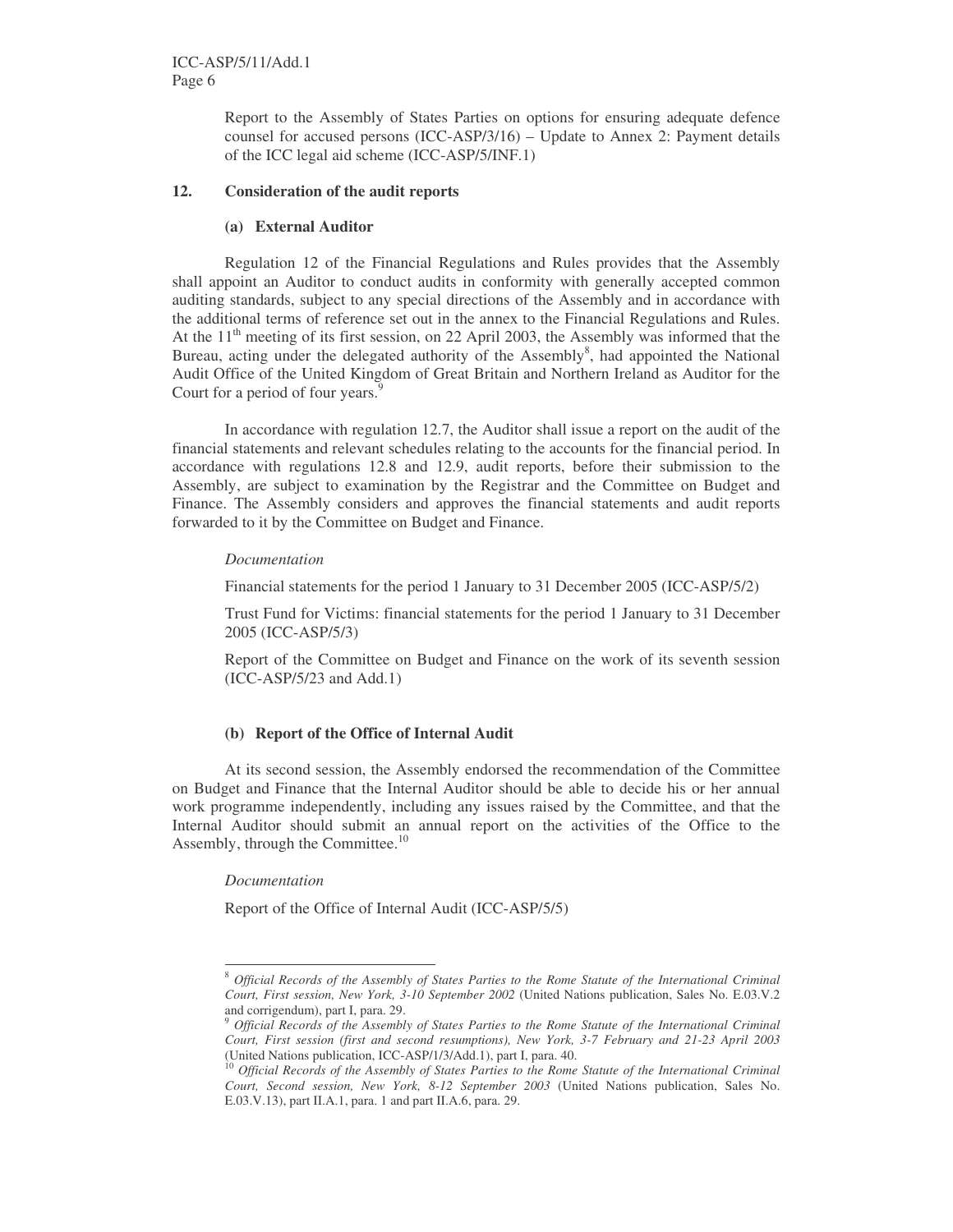Report of the Committee on Budget and Finance on the work of its seventh session (ICC-ASP/5/23 and Add.1)

# **13. Appointment of the External Auditor**

Regulation 12 of the Financial Regulations and Rules provides that the Assembly shall appoint an Auditor to conduct audits in conformity with generally accepted common auditing standards, subject to any special directions of the Assembly and in accordance with the additional terms of reference set out in the annex to the Financial Regulations and Rules. At the  $11<sup>th</sup>$  meeting of its first session, on 22 April 2003, the Assembly was informed that the Bureau, acting under the delegated authority of the Assembly<sup>11</sup>, had appointed the National Audit Office of the United Kingdom of Great Britain and Northern Ireland as Auditor for the Court for a period of four years.<sup>12</sup>

At its fourth session and pursuant to a request from the Bureau, the Assembly undertook a preliminary consideration of the appointment of the External Auditor for the quadrennium 2007-2010. The Assembly was informed that, in accordance with the current terms of appointment, the External Auditor would audit four financial periods (2002-2003, 2004, 2005 and 2006). Accordingly, the External Auditor for the second quadrennium would cover the financial periods from 2007-2010.

At the same session, the Assembly noted that it could opt to proceed with a request for a bid among States Parties or indicate that it is, in principle, inclined to renew the appointment of the current External Auditor for a second four-year period. The Assembly expressed its preference for the latter option and decided to include in the provisional agenda of its fifth session an agenda item entitled "Appointment of the External Auditor" and requested the Court to submit a report to the Assembly, through the Committee on Budget and Finance, on the terms and conditions for the renewal, prior to that session.<sup>13</sup>

#### *Documentation*

Report on the reappointment of the External Auditor (ICC-ASP/5/4)

Report of the Committee on Budget and Finance on the work of its seventh session (ICC-ASP/5/23 and Add.1)

# **14. Report of the Board of Directors of the Trust Fund for Victims**

By its resolution ICC-ASP/1/Res.6, the Assembly established a Trust Fund for the benefit of victims of crimes within the jurisdiction of the Court, and of the families of such victims, as well as a Board of Directors of the Trust Fund for the benefit of victims.

At the 5<sup>th</sup> meeting of its second session, on 12 September 2003, the Assembly elected the five members of the Board of Directors, whose terms of office commenced on the same date. In accordance with paragraph 11 of the resolution establishing the Trust Fund, the Board should submit an annual report to the Assembly on the activities and projects of the Fund.

<sup>11</sup> *Official Records of the Assembly of States Parties to the Rome Statute of the International Criminal Court, First session, New York, 3-10 September 2002* (United Nations publication, Sales No. E.03.V.2 and corrigendum), part I, para. 29.

<sup>12</sup> *Official Records of the Assembly of States Parties to the Rome Statute of the International Criminal Court, First session (first and second resumptions), New York, 3-7 February and 21-23 April 2003* (United Nations publication, ICC-ASP/1/3/Add.1), part I, para. 40.

<sup>13</sup> *Official Records of the Assembly of States Parties to the Rome Statute of the International Criminal Court, Fourth session, The Hague, 28 November to 3 December 2005* (International Criminal Court publication, ICC-ASP/4/32), part II.B.3(g), paras. 44 and 45.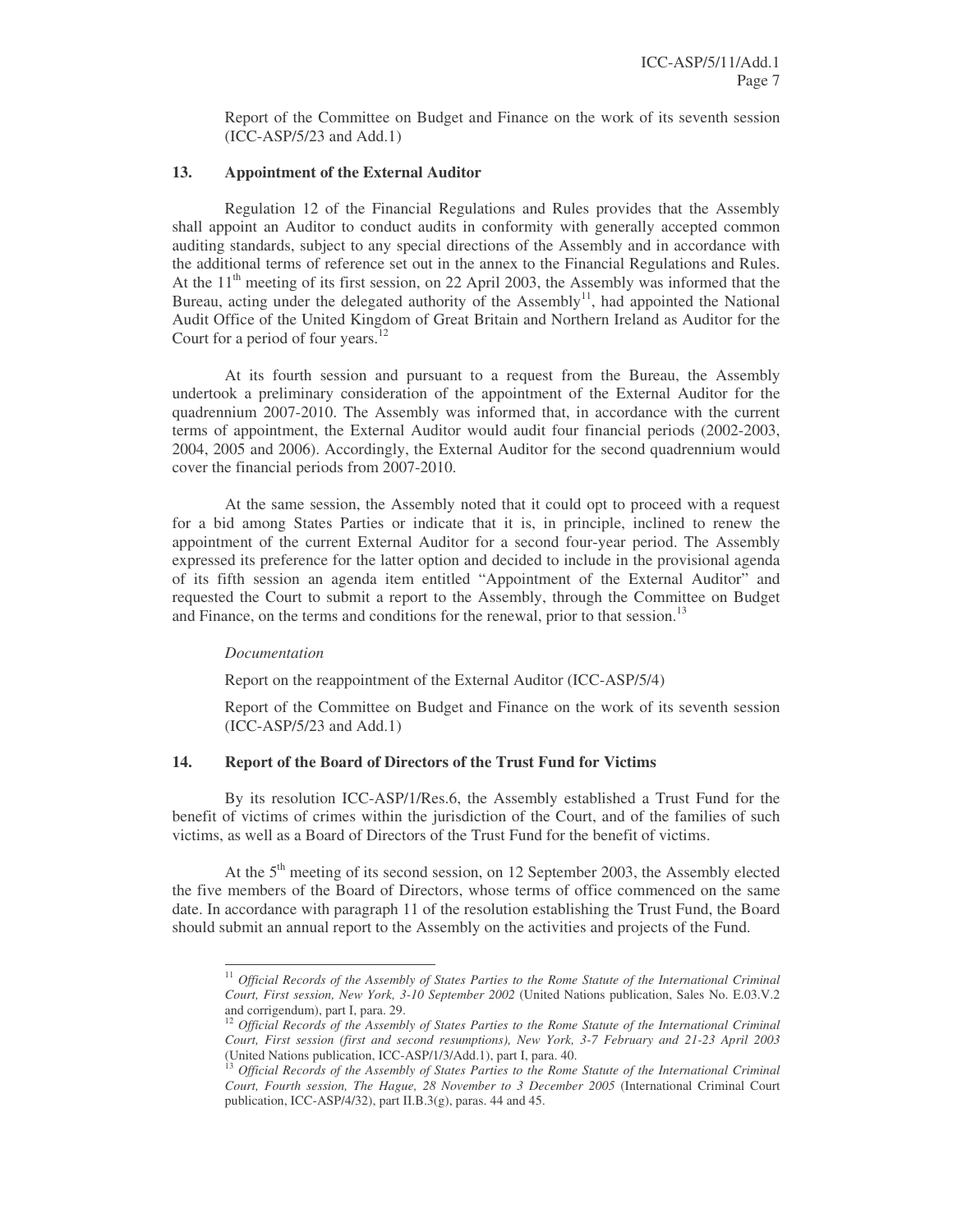# *Documentation*

Report to the Assembly of States Parties on the activities and projects of the Board of Directors of the Trust Fund for Victims for the period 16 August 2005 to 30 June 2006 (ICC-ASP/5/8 and Corr.1 (French only))

Report of the Committee on Budget and Finance on the work of its seventh session (ICC-ASP/5/23 and Add.1)

# **15. Report of the Special Working Group on the Crime of Aggression**

By its resolution ICC-ASP/1/Res.1, the Assembly decided to establish a Special Working Group on the Crime of Aggression, open on an equal footing to all States Members of the United Nations or members of specialized agencies or of the International Atomic Energy Agency, for the purpose of elaborating proposals for a provision on aggression to be submitted to the Assembly for its consideration at a review conference, with a view to arriving at an acceptable provision on the crime of aggression for inclusion in the Statute in accordance with its relevant provisions. The Assembly decided further that the Special Working Group should meet during the regular sessions of the Assembly or at any other time that the Assembly deemed appropriate and feasible.

At the  $8<sup>th</sup>$  meeting of its resumed first session, on 7 February 2003, the Assembly decided, inter alia, on the basis of a proposal of the Bureau, that the Special Working Group should meet during annual sessions of the Assembly, starting from its second session in 2003. It also decided that two to three meetings of the Assembly should be allocated to the Special Working Group and that that pattern should be repeated, as necessary, each year.

At its fourth session, in 2005, the Assembly decided, inter alia, that the Special Working Group in the years 2006 to 2008 should be allocated at least 10 exclusive days of meetings in New York during resumed sessions and should hold inter-sessional meetings, as appropriate.<sup>14</sup> It also decided to hold a resumed fifth session of not less than three days of the Special Working Group on the Crime of Aggression in 2007 in New York. For its part, the Bureau at a meeting of 13 January 2006 decided on the specific dates and to convene the resumed fifth session at United Nations Headquarters in New York, from 29 to 31 January 2007. 15

An informal inter-sessional meeting of the Working Group was held in Princeton, New Jersey, United States of America, from 8 to 11 June 2006.

# *Documentation*

Note by the Secretariat (ICC-ASP/5/SWGCA/INF.1)

# **16. Long-term budgetary consequences of the pension scheme regulations for judges**

At its third session and by resolution ICC-ASP/3/Res.3 (appendix 2 to annex), the Assembly adopted the pension scheme regulations for judges on the basis, inter alia, that the scheme should be non-contributory and should be a direct charge to the budget of the Court. At the same session, the Assembly also requested the Committee on Budget and Finance to consider the long-term budgetary consequences of the pension scheme regulations for judges

<sup>14</sup> *Official Records of the Assembly of States Parties to the Rome Statute of the International Criminal Court, Fourth session, The Hague, 28 November to 3 December 2005* (International Criminal Court publication, ICC-ASP/4/32), part III, resolution ICC-ASP/4/Res.4, para. 37.<br><sup>15</sup> Ibid, para. 53.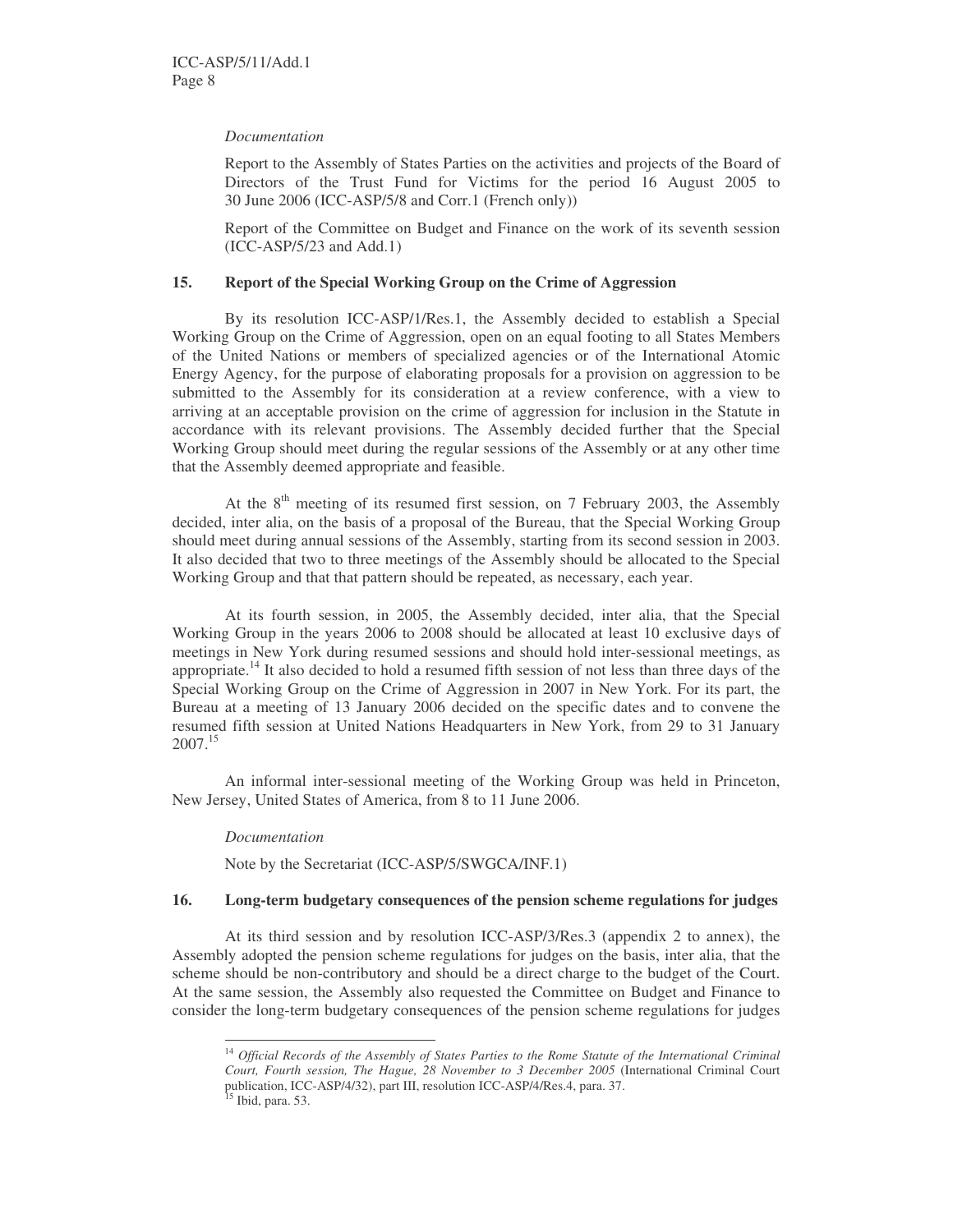and to report thereon before the fourth session of the Assembly with a view to ensuring that appropriate budgetary provisions were made.<sup>16</sup>

At its fourth session, the Assembly, based on paragraphs 90 to 99 of the report of the Committee on the work of its fifth session<sup>17</sup>, agreed with the Committee's recommendations that the pension scheme should be funded on an accruals basis and that the pension fund should be managed externally. The Assembly also requested the Court to report to the Committee on the most cost-effective option for management of the fund, including the option of managing the fund via the United Nations Joint Staff Pension Fund. The Assembly also considered that the terms applicable to currently serving judges should apply provisionally to the judges elected in 2006 and further decided to refer the issue of the pension terms applicable to judges to the Committee for consideration and report – having regard, inter alia, to pension regimes applicable to judges in other international courts – in order to provide the Assembly with the tools to make an informed decision on the pension terms to be applied to judges of the International Criminal Court. The Assembly also requested the Committee on Budget and Finance to consider further the issue of whether existing pensions payable to individual judges who have served at other international tribunals and organizations should be taken into account in determining the pensions payable by the Court – while also examining the practice of such tribunals and organizations themselves in relation to this issue – and to report its findings to States Parties in advance of the fifth session of the Assembly. Finally, at the same session, the Assembly decided that unspent monies, up to a total of  $\mathcal{E}8$  million, from the 2005 budget should be applied to meet the estimated costs of the accrual of pension liabilities from 2003 to 31 December 2006.<sup>18</sup>

#### *Documentation*

Proposal regarding conditions of service and compensation of judges and elected officials (ICC-ASP/3/12, annex I, appendix 2)

*Official Records of the Assembly of States Parties to the Rome Statute of the International Criminal Court, Third session, The Hague, 6-10 September 2004,* (International Criminal Court publication ICC-ASP/3/25), part III, resolution ICC-ASP/3/Res.3, annex

*Official Records of the Assembly of States Parties to the Rome Statute of the International Criminal Court, Fourth session, The Hague, 28 November to 3 December 2005* (International Criminal Court publication, ICC-ASP/4/32), part II.B.3(a), para. 38 and part III, resolution ICC-ASP/4/Res.9

Report of the Committee on Budget and Finance on the work of its sixth session (ICC-ASP/5/1)

Report on a procurement tender for the pension scheme for judges (ICC-ASP/5/18)

Report of the Registrar on pension schemes applicable to judges in other international tribunals (ICC-ASP/5/19)

Report of the Committee on Budget and Finance on the work of its seventh session (ICC-ASP/5/23 and Add.1)

<sup>16</sup> *Official Records of the Assembly of States Parties to the Rome Statute of the International Criminal Court, Third session, The Hague, 6-10 September 2004* (International Criminal Court publication, ICC-ASP/3/25), part III, resolution ICC-ASP/3/Res.3, paras. 22 and 25.

<sup>17</sup> *Official Records of the Assembly of States Parties to the Rome Statute of the International Criminal Court, Fourth session, The Hague, 28 November to 3 December 2005* (International Criminal Court

publication, ICC-ASP/4/32), part II.B.6(b), paras. 90-99.<br><sup>18</sup> Ibid, part II.B.3(a), para. 38 and part III, resolution ICC-ASP/4/Res. 9, para. 7.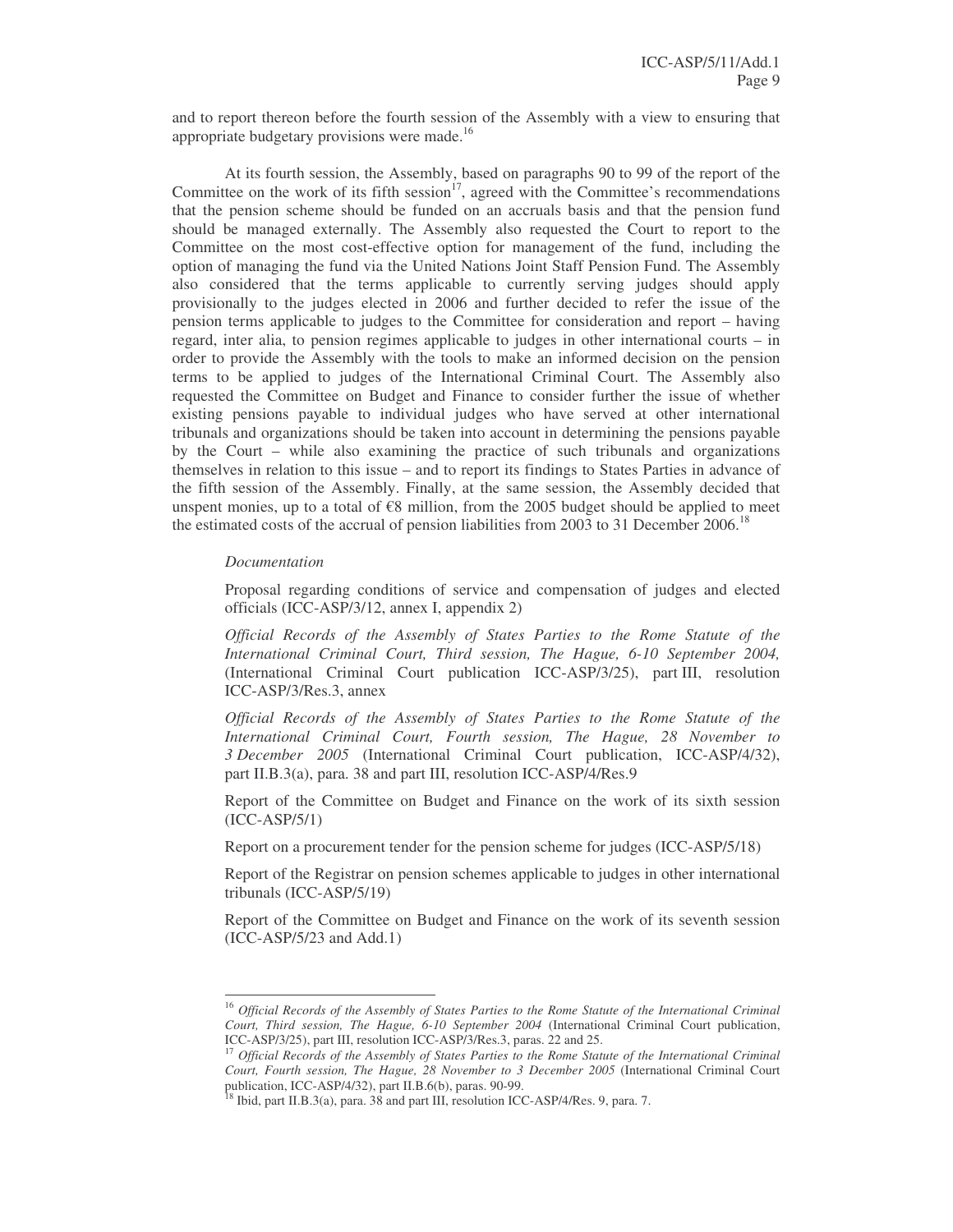# **17. Conditions of service and compensation of the Prosecutor and Deputy Prosecutors**

Article 49 of the Rome Statute stipulates that the judges, the Prosecutor, the Deputy Prosecutors, the Registrar and the Deputy Registrar shall receive such salaries, allowance and expenses as may be decided upon by the Assembly of States Parties.

At its third session, the Assembly took note of the proposal regarding conditions of service and compensation of the Prosecutor and Deputy Prosecutors contained in document ICC-ASP/3/12, annex II and, while reaffirming the provisions of ICC-ASP/1/Decision 3 on participation of the International Criminal Court in the United Nations Joint Staff Pension Fund, requested the Committee on Budget and Finance to consider that proposal, as well as any other appropriate alternative options and to report thereon before the fourth session of the Assembly.<sup>19</sup>

At its fourth session, the Assembly again took note of the report of the Office of the Prosecutor regarding this item, contained in the above-mentioned document, as well as the request of the Committee on Budget and Finance to the Court to report on the matter, including some costed options, at its next session and requested the Committee to report thereon before the fifth session of the Assembly.<sup>20</sup>

#### *Documentation*

Proposal regarding the conditions of service and compensation of judges and elected officials (ICC-ASP/3/12, annex II)

*Official Records of the Assembly of States Parties to the Rome Statute of the International Criminal Court, Third session, The Hague, 6-10 September 2004* (International Criminal Court publication, ICC-ASP/3/25), part III, resolution ICC-ASP/3/Res.3

*Official Records of the Assembly of States Parties to the Rome Statute of the International Criminal Court, Fourth session, The Hague, 28 November to 3 December 2005* (International Criminal Court publication, ICC-ASP/4/32), part II.B. $6(b)$ 

Report on the conditions of service and compensation of the Prosecutor and Deputy Prosecutors pursuant to paragraph 26 of resolution ICC-ASP/3/Res.3 (ICC-ASP/4/11)

Report of the Committee on Budget and Finance on the work of its sixth session (ICC-ASP/5/1)

Report on the conditions of service and compensation of the Prosecutor and Deputy Prosecutors (ICC-ASP/5/20)

Report on the conditions of service and compensation of the Prosecutor and Deputy Prosecutors: financial costings for pensions (ICC-ASP/5/21)

Report of the Committee on Budget and Finance on the work of its seventh session (ICC-ASP/5/23 and Add.1)

<sup>19</sup> *Official Records of the Assembly of States Parties to the Rome Statute of the International Criminal Court, Third session, The Hague, 6-10 September 2004* (International Criminal Court publication, ICC-ASP/3/25), part III, resolution ICC-ASP/3/Res.3, operative para. 26.

<sup>20</sup> *Official Records of the Assembly of States Parties to the Rome Statute of the International Criminal Court, Fourth session, The Hague, 28 November to 3 December 2005* (International Criminal Court publication, ICC-ASP/4/32), part III, resolution ICC-ASP/4/Res.4, para. 34, and part II, para. 39.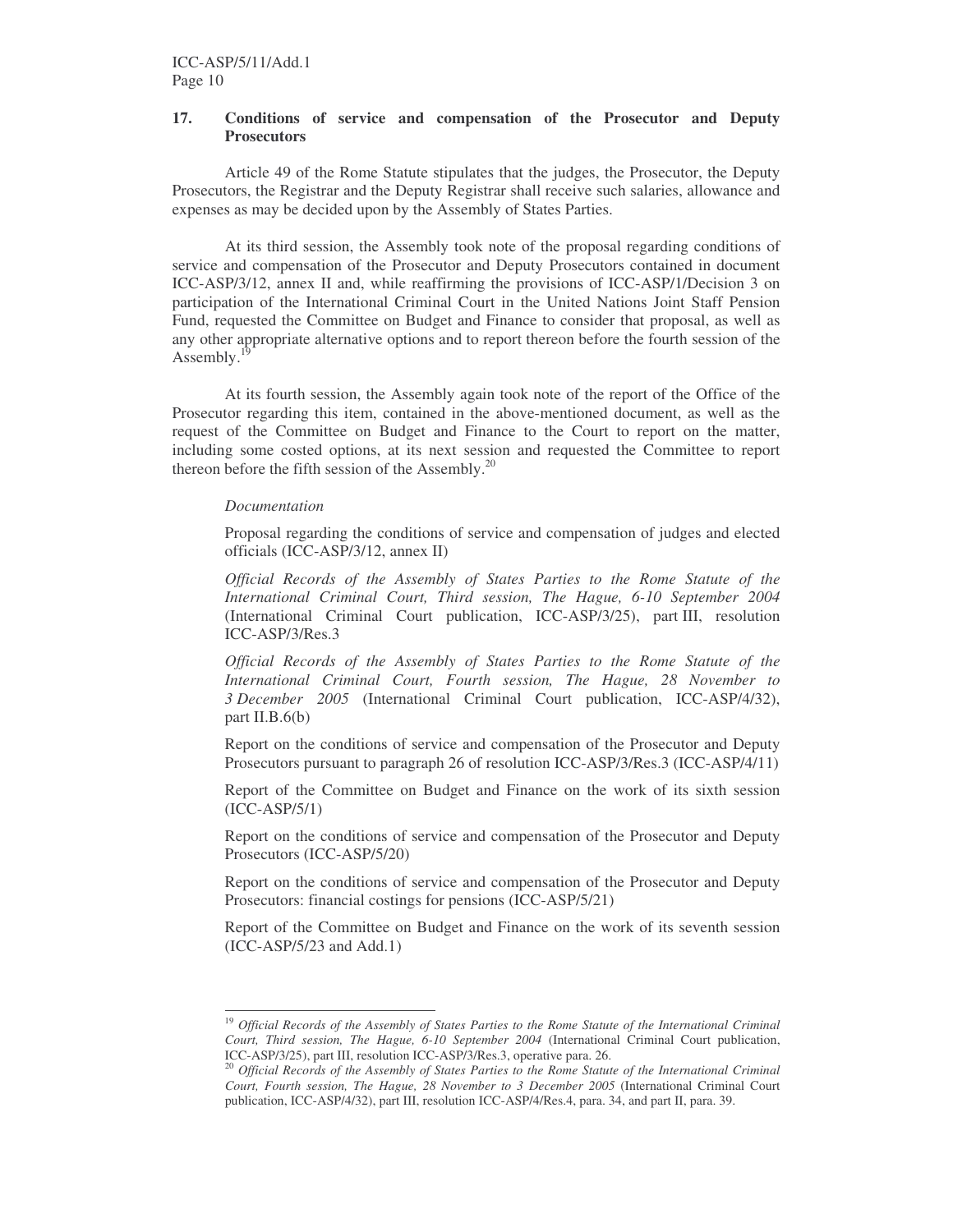# **18. Premises of the Court**

# **(a) Permanent premises**

At its fourth session, the Assembly, inter alia, emphasized that the Court, being a permanent judicial institution, required functional permanent premises to discharge its duties effectively; recognized that, according to the information so far available, a purpose-built building on the premises of the Alexanderkazerne would probably offer the most flexible solution in matching the requirements of a permanent court in terms of size, functionality and security; welcomed the additional financial bid made by the representative of the host  $State^{21}$ ; invited the Court to complete its staffing estimation and strategy planning well before the next session of the Assembly and to continue further preparatory and planning work on the detailed requirements of the permanent premises; and recommended that the Bureau of the Assembly and the Committee on Budget and Finance remain seized of the matter and report to the fifth session of the Assembly of States Parties on the issue of permanent premises of the Court. 22

# *Documentation*

*Official Records of the Assembly of States Parties to the Rome Statute of the International Criminal Court, Fourth session, The Hague, 28 November to 3 December 2005* (International Criminal Court publication, ICC-ASP/4/32), annex II.

Report of the Committee on Budget and Finance on the work of its sixth session (ICC-ASP/5/1)

Report on the Court Capacity Model (ICC-ASP/5/10\*)

Strategic Plan of the International Criminal Court (ICC-ASP/5/6)

Report on the future permanent premises of the International Criminal Court: Comprehensive progress report (ICC-ASP/5/16)

Report on the governance arrangements for the permanent premises of the International Criminal Court (ICC-ASP/5/17)

Report of the Committee on Budget and Finance on the work of its seventh session (ICC-ASP/5/23 and Add.1)

# **(b) Interim premises**

At its resumed fourth session, the Assembly decided that the relevant Bureau mechanism in The Hague should discuss in an open-ended format all issues related to interim premises of the Court, with the immediate aim of submitting a report to the Bureau for its prompt consideration, in consultation with States Parties, and subsequent referral to the Committee on Budget and Finance. The Assembly further decided that the Committee should, at its earliest convenience but not later than its sixth session, advise the Assembly of States Parties as to the feasibility and appropriateness of any solutions regarding interim premises of

<sup>21</sup> *Official Records of the Assembly of States Parties to the Rome Statute of the International Criminal Court, Fourth session, The Hague, 28 November to 3 December 2005* (International Criminal Court publication, ICC-ASP/4/32), annex III.B, Statement of the representative of the host State at the  $3<sup>rd</sup>$ 

meeting of the Assembly, on 2 December 2005.<br><sup>22</sup> Ibid, part III, resolution ICC-ASP/4/Res.2, paras. 1 to 5.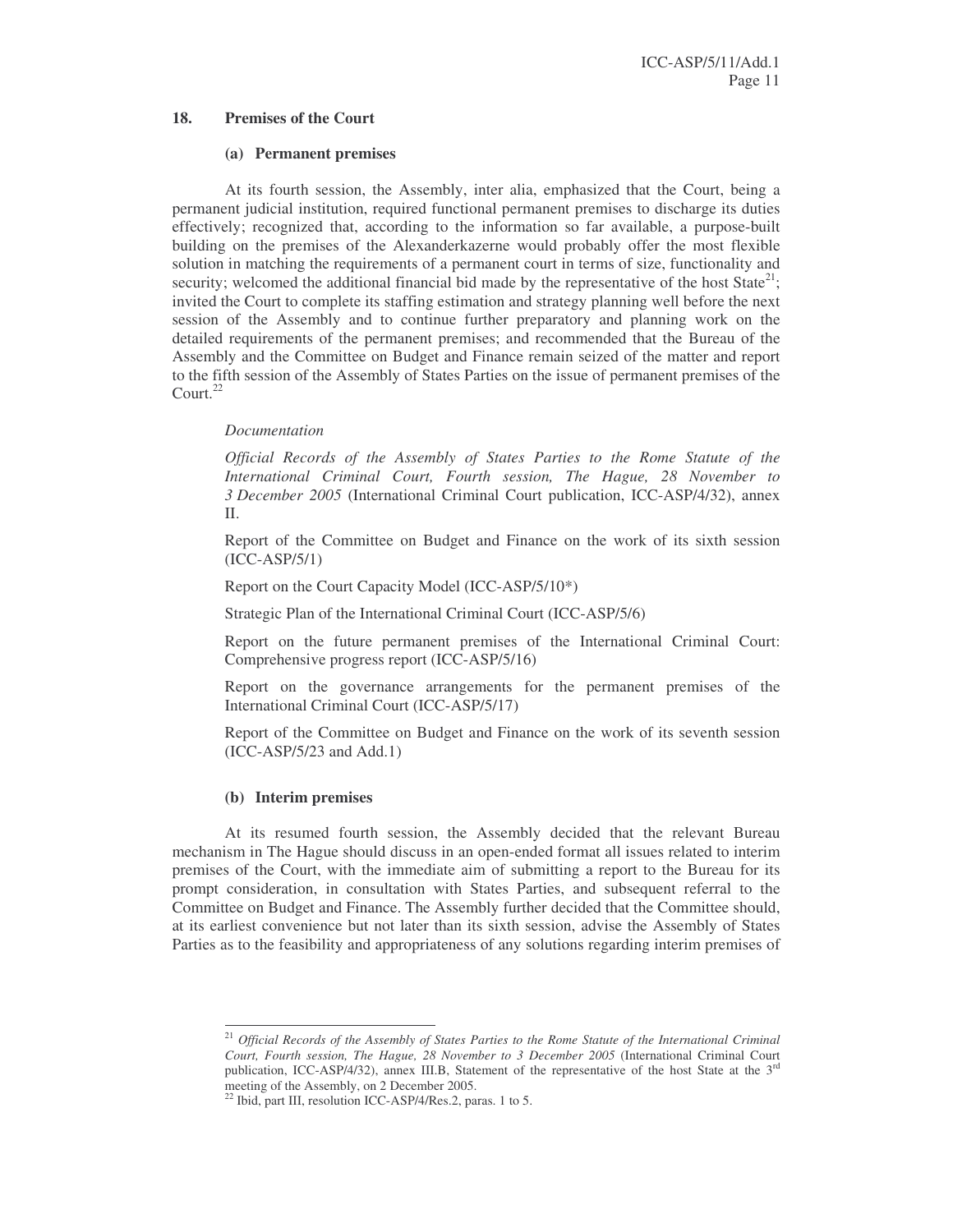ICC-ASP/5/11/Add.1 Page 12

the Court.<sup>23</sup> At its sixth session, the Committee considered an informal report of the Bureau dealing with three interim housing options, namely:

| Option A: Binckhorstlaan                                      |                              |
|---------------------------------------------------------------|------------------------------|
| Option B: Prefabricated premises<br>Sub-option ii) Wegastraat | Sub-option i) Saturnusstraat |
|                                                               |                              |

Option C: Leidschendam

In its informal report, the Bureau recommended the endorsement of option B (the prefabricated option), a recommendation which was endorsed by the Committee on Budget and Finance at its sixth session. 24

#### *Documentation*

Report of the Committee on Budget and Finance on the work of its sixth session (ICC-ASP/5/1)

Report of the Committee on Budget and Finance on the work of its seventh session (ICC-ASP/5/23 and Add.1)

# **19. Staffing estimation and Strategic Plan of the Court**

At its fourth session the Assembly, inter alia, invited the Court to complete its staffing estimation and strategy planning well before the next session of the Assembly.<sup>25</sup>

Also at its fourth session, the Assembly, recognizing the importance for the Court to engage communities in situations under investigation in a process of constructive interaction with the Court, requested the Court to present a detailed strategic plan, including performance indicators, in relation to its outreach activities for consideration by the Committee on Budget and Finance and by the Assembly of States Parties, to enable it to consider this important issue in detail. 26

At the same session, the Assembly also noted the particular importance of communications in respect of field operations and their often high cost, but concluded that costs in the Information and Communication Technologies Section had grown rapidly and should be reduced in line with the recommendations of the Committee on Budget and Finance. The Assembly further endorsed the recommendation of the External Auditor and the Committee on Budget and Finance that the Court should develop an Information and Communication Technologies (ICT) strategy closely aligned to its core business objectives. The Assembly proposed that the Committee should examine this strategy in order to allow further consideration of ICT requirements at the fifth session of the Assembly.<sup>27</sup>

<sup>23</sup> *Official Records Assembly of States Parties to the Rome Statute of the International Criminal Court, Resumed fourth session, New York, 26-27 January 2006* (International Criminal Court publication, ICC-ASP/4/37), part II, resolution ICC-ASP/4/Res.12, paras. 2 and 3.

 $24$  Report of the Committee on Budget and Finance on the work of its sixth session (ICC-ASP/5/1), paras. 46 to 53.

<sup>25</sup> *Official Records of the Assembly of States Parties to the Rome Statute of the International Criminal Court, Fourth session, The Hague, 28 November to 3 December 2005* (International Criminal Court publication, ICC-ASP/4/32), part III, resolution ICC-ASP/4/Res.2, para. 4.<br><sup>26</sup> Ibid. part III, resolution ICC, ASP/4/Res.4, para. 22 and part II, R.2, para.

Ibid, part III, resolution ICC-ASP/4/Res.4, para. 22 and part II, B.2., para. 30.

<sup>&</sup>lt;sup>27</sup> Ibid, part II.B.2., para. 23.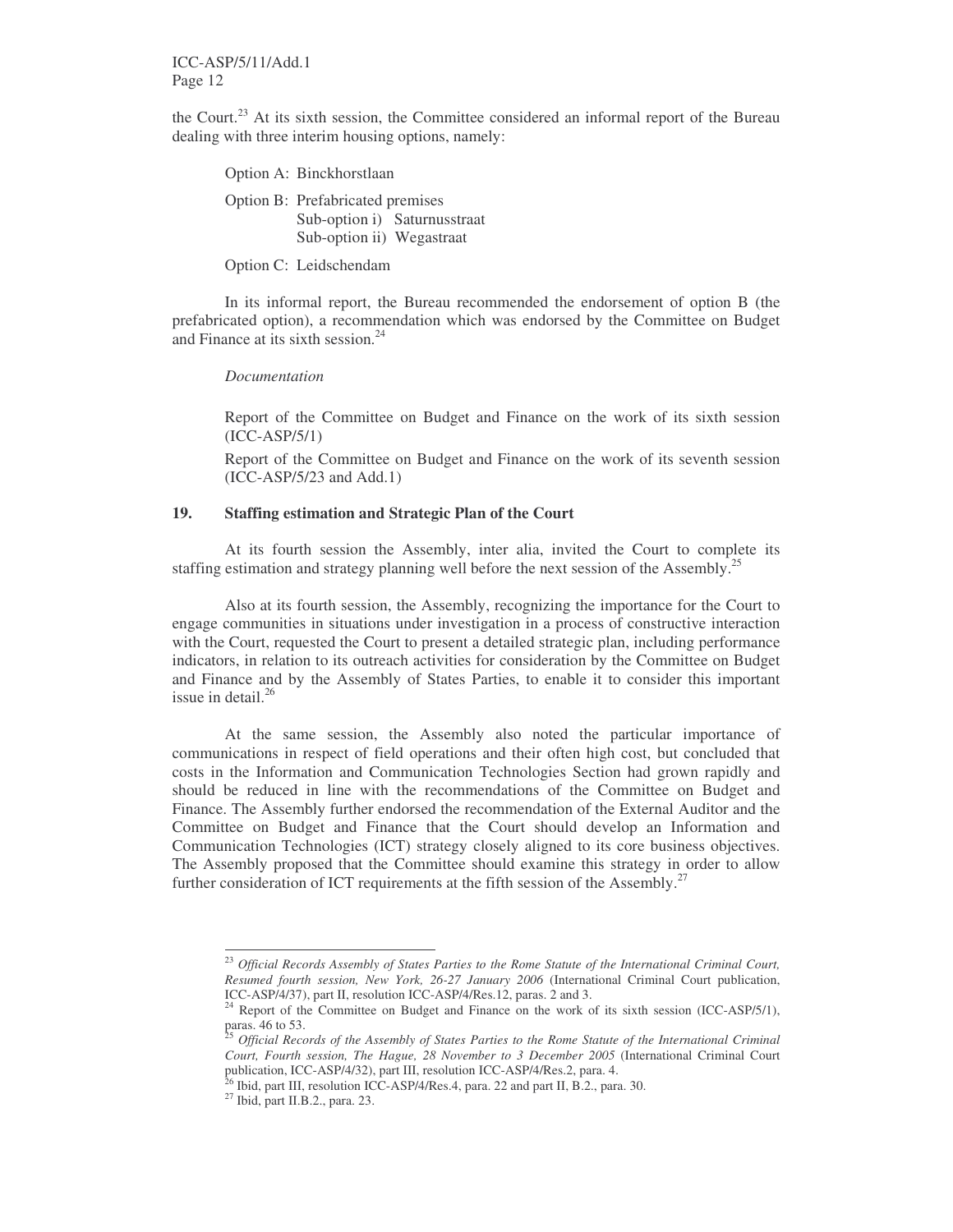Finally, at the same session, the Assembly, reviewing the recommendations of the External Auditor and of the Committee on Budget and Finance contained in paragraph 24 of the report on the work of the Committee's fifth session<sup>28</sup> with respect to linking the budget to the Court's strategic goals, agreed with the recommendations, requested the Court to use the forthcoming Strategic Plan as the starting point for future budget planning, welcomed the Court's decision to develop a Court Capacity Model and looked forward to future consideration of the Model by States Parties.<sup>29</sup>

# *Documentation*

Report of the Committee on Budget and Finance on the work of its sixth session (ICC-ASP/5/1)

Strategic Plan of the International Criminal Court (ICC-ASP/5/6)

Report on the strategy of the Court on Information and Communication Technologies (ICC-ASP/5/7)

Report on the Court Capacity Model (ICC-ASP/5/10\*)

Strategic Plan for Outreach of the International Criminal Court (ICC-ASP/5/12)

Report of the Committee on Budget and Finance on the work of its seventh session (ICC-ASP/5/23 and Add.1)

# **20. Decisions concerning the dates and venue of the next session of the Assembly of States Parties**

In accordance with rule 5 of the Rules of Procedure, the date of commencement and the duration of each session of the Assembly shall be decided by the Assembly at its previous session.

# **21. Decisions concerning dates and venue of the next session of the Committee on Budget and Finance**

In accordance with paragraph 4 of the annex to resolution ICC-ASP/1/Res.4, the Committee shall meet when required and at least once per year. At its seventh session, the Committee decided to recommend to the Assembly that its eighth session be held in The Hague from 23 to 26 April 2007 and that its ninth session be held, tentatively, from 8 to 12 October 2007, the latter dates to be confirmed at the Committee's April session.

# **22. Other matters**

# **(a) Draft headquarters agreement between the International Criminal Court and the host State**

In accordance with article 3, paragraph 2, of the Rome Statute, the Court shall enter into a headquarters agreement with the host State, to be approved by the Assembly of States Parties and thereafter concluded by the President of the Court on its behalf.

At its first session, the Assembly adopted the basic principles governing a headquarters agreement to be negotiated between the Court and the host country.<sup>30</sup>

 $28$  Ibid, part II.B. $6(b)$ , para. 24.

<sup>&</sup>lt;sup>29</sup> Ibid, part II.B.1(c), para. 13.

<sup>30</sup> *Official Records of the Assembly of States Parties to the Rome Statute of the International Criminal Court, First session, New York, 3-10 September 2002* (United Nations publication, Sales No. E.03.V.2 and corrigendum), part II.F.